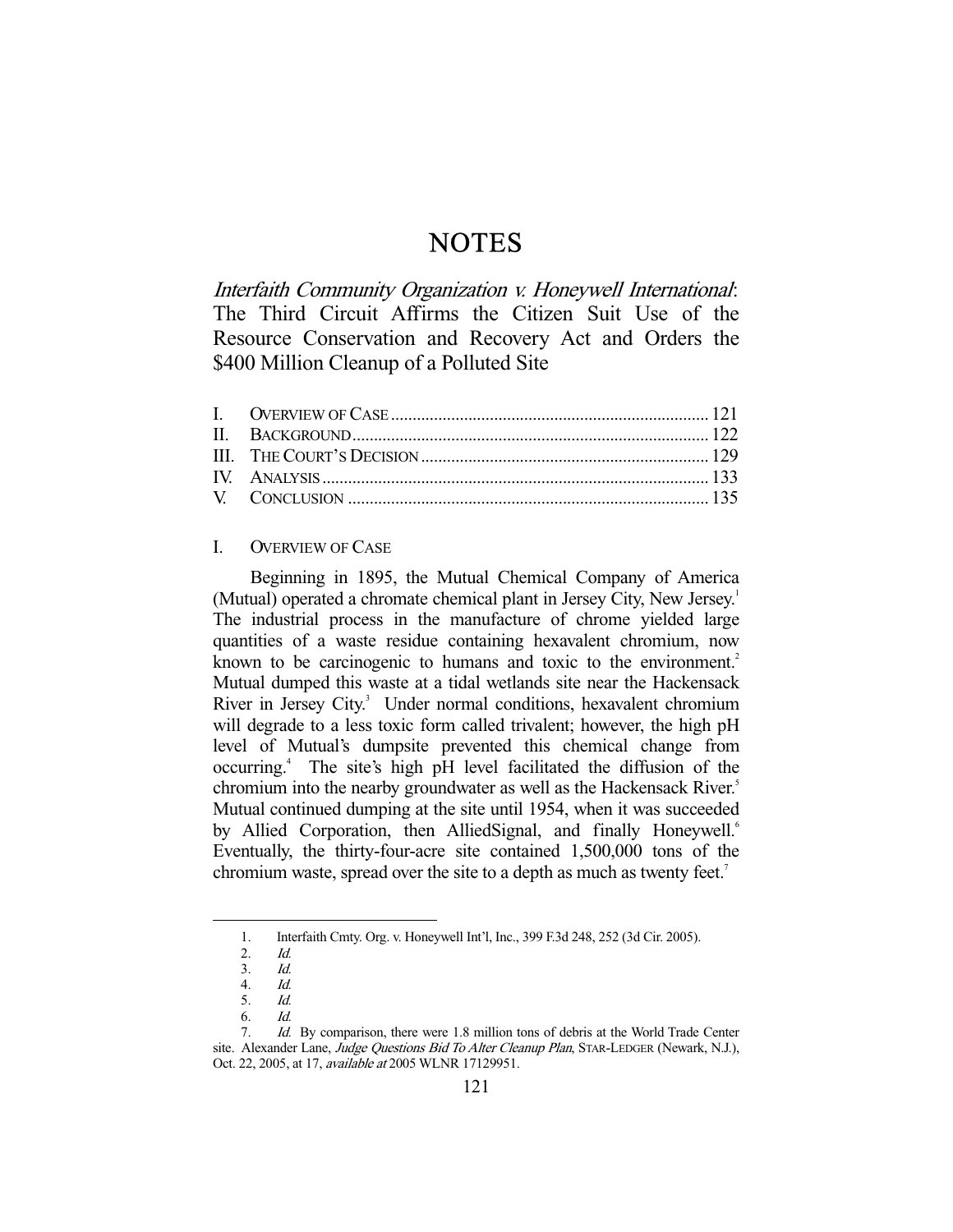The State of New Jersey first attempted to find a permanent remedy for the site as early as 1982, around the same time that green and yellowish-green discharges became visible in the surface water.<sup>8</sup> A year later, a Honeywell official admitted that the site was heavily polluted.<sup>9</sup> Nevertheless, Honeywell did not act until seven years later—two years after being ordered to do so by the New Jersey Department of Environmental Protection (NJDEP).<sup>10</sup> Honeywell paved over half the site with concrete and asphalt and capped the rest with a plastic liner, an admittedly imperfect measure that would last about five years while the company studied a permanent solution.<sup>11</sup>

 In 1995, Interfaith Community Organization (ICO) and five individual plaintiffs sued under the citizen suit provision of the Resource Conservation and Recovery Act (RCRA)<sup>12</sup> in the United States District Court for the District of New Jersey.<sup>13</sup> After a bench trial, the district judge found for the plaintiffs and ordered Honeywell to clean up the site by excavating and removing the chromium. $14$  On appeal, the United States Court of Appeals for the Third Circuit held that RCRA endangerment determinations were questions of fact and not reversible except for clearly erroneous error, that both the individuals and the ICO had standing, that the district court's determination of imminent and substantial endangerment was not clearly erroneous, and that Honeywell would have to clean up the site. *Interfaith Community Organization v.* Honeywell International, Inc., 399 F.3d 248, 253-54, 257-58, 264, 268 (3d Cir. 2005).

### II. BACKGROUND

 While the Industrial Revolution brought new material benefits to the country after it began in the late nineteenth century, it also created, and is still creating, large amounts of solid waste.<sup>15</sup> Some of that waste has proven to be especially hazardous to human health and the

 <sup>8.</sup> Interfaith, 399 F.3d at 252.

 <sup>9.</sup> Id. at 252-53.

 <sup>10.</sup> Id. at 253.

 <sup>11.</sup> Id.

 <sup>12. 42</sup> U.S.C. §§ 6901-69992k (2000).

 <sup>13.</sup> Interfaith, 399 F.3d at 253.

 <sup>14.</sup> Interfaith Cmty. Org. v. Honeywell Int'l, Inc., 263 F. Supp. 2d 796, 802 (D.N.J. 2003).

<sup>15.</sup> EPA, 530-R-02-016, RCRA ORIENTATION MANUAL I-1 (Jan. 2003), available at http://www.epa.gov/epaoswer/general/orientat/r02016.pdf. At the end of World War II, the country was producing approximately 500,000 metric tons of hazardous waste annually; by 1995, that amount had increased more than 500-fold, to an estimated 279 million metric tons per year. Id.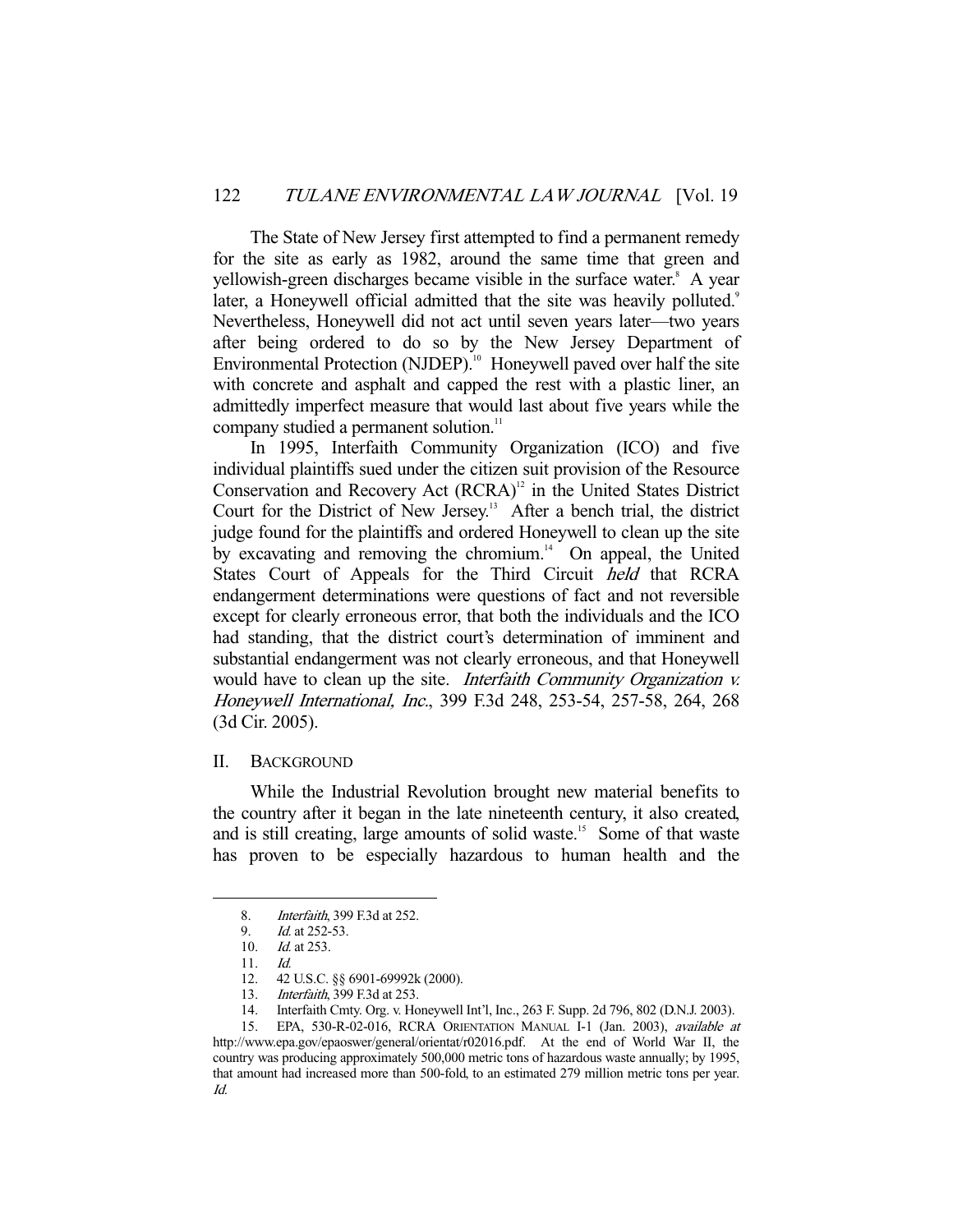environment.<sup>16</sup> Congress passed RCRA in 1976 to "assist the cities, counties and states in the solution of the discarded materials problem and to provide nationwide protection against the dangers of improper hazardous waste disposal."<sup>17</sup> In passing RCRA, Congress "declare[d] it to be the national policy of the United States that, wherever feasible, the generation of the hazardous waste is to be reduced or eliminated as expeditiously as possible."<sup>18</sup> Any hazardous waste that could not be reduced or eliminated was to be "treated, stored, or disposed of so as to minimize the present and future threat to human health and the environment."<sup>19</sup>

 RCRA's coverage of solid waste disposal complements the regulation of water discharges controlled by the Clean Water Act  $(CWA)^{20}$  and the regulation of air emissions covered by the Clean Air Act  $(CAA)^{21}$  While there is some overlap between RCRA and the Clean Air and Clean Water Acts, the legislative history indicates that Congress "sought to close 'the last remaining loophole in environmental law, that of unregulated land disposal of discarded materials and hazardous wastes."<sup>22</sup> To effectuate that goal, Congress required EPA to administer and enforce the provisions of RCRA and to develop criteria for a national, uniform definition of hazardous waste.<sup>23</sup> States are allowed to administer their own programs as long as they comply with the federal minimum; however, if a state does not have a program that will satisfy the EPA's standards, the Agency has the authority to implement its program in that state. $24$ 

 While RCRA gives broad responsibilities and powers to the EPA to design and enforce restrictions on the disposal of hazardous solid waste, Congress also chose to allow a secondary means of enforcement, namely the citizen suit.<sup>25</sup> Specifically, RCRA allows a private citizen to "commence a civil action on his own behalf against any person . . . who

 <sup>16.</sup> Id.

<sup>17.</sup> H.R. REP. No. 94-1491, at 11, *reprinted in* 1976 U.S.C.C.A.N. 6238, 6249.

 <sup>18.</sup> RCRA § 1003(b), 42 U.S.C. § 6902(b) (2000).

 <sup>19.</sup> Id.

 <sup>20. 33</sup> U.S.C. §§ 1251-1387 (2000).

 <sup>21. 42</sup> U.S.C. §§ 7401-7671.

 <sup>22.</sup> Interfaith Cmty. Org. v. Honeywell Int'l, Inc., 399 F.3d 248, 260 (3d Cir. 2005) (quoting H.R.REP. NO. 94-1491, at 4 (1976), reprinted in 1976 U.S.C.C.A.N. 6238, 6241).

<sup>23.</sup> H.R. REP. No. 94-1491, at 5 (1976), reprinted in 1976 U.S.C.C.A.N. 6238, 6242.

 <sup>24.</sup> Id. at 6242-43. All but two states (Iowa and Alaska) have EPA authorization to administer the base requirements of RCRA. See EPA RCRA State Authorization: Data, Charts, and Graphs (STATS), http://www.epa.gov/epaoswer/hazwaste/state/stats/stats\_bystate.htm (last visited Jan. 28, 2006).

 <sup>25.</sup> RCRA § 7002, 42 U.S.C. § 6972.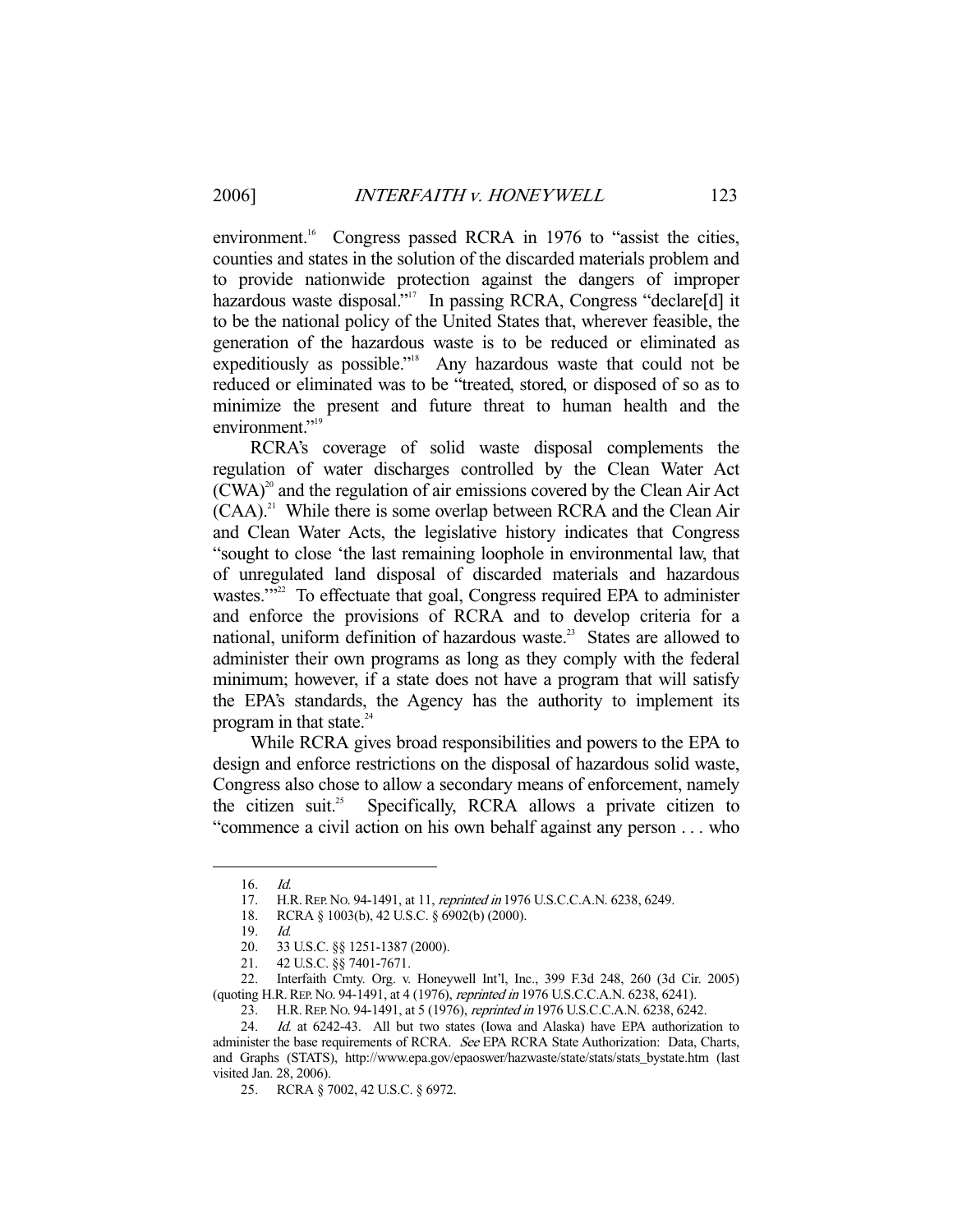has contributed or who is contributing to the past or present handling, storage, treatment, transportation, or disposal of any solid or hazardous waste which *may* present an *imminent and substantial endangerment* to health or the environment."<sup>26</sup> For successful plaintiffs, the statute provides for a variety of remedies, including damages and injunctions, making it something like a codification of common law nuisance.<sup>27</sup> In addition, unlike the common law, the statute authorizes costs, including reasonable attorney and expert witness fees, to the "prevailing or substantially prevailing party, whenever the court determines such an award is appropriate."<sup>28</sup>

 One of the few explicit restrictions on the citizen suit centers on the prohibition of claims proceeding where the EPA or the state is actively pursuing an action against the same alleged violator.<sup>29</sup> The statute also imposes a sixty-day notice requirement to the EPA, the state, and the alleged violator before commencing an action; however, in cases involving hazardous waste, the plaintiff may immediately proceed upon giving notice.<sup>30</sup> On the other hand, unlike some federal environmental laws such as the Comprehensive Environmental Response, Compensation, and Liability Act (CERCLA),<sup>31</sup> RCRA lacks a statute of limitations.<sup>32</sup> A plaintiff can bring an action as long as the alleged RCRA violation still exists; therefore, no recovery is possible under RCRA if the cleanup was completed before the action was commenced.<sup>33</sup> While the number of citizens suits filed under RCRA has not risen to the same level as those under the CWA, the statute's broad language, seemingly few restrictions, and its fee-shifting provision make it "attractive to potential plaintiffs."34

 Notwithstanding the accessibility of RCRA, a plaintiff must still demonstrate standing.<sup>35</sup> Whether the plaintiff is an individual or an association, standing "is a jurisdictional doctrine that the Supreme Court has held must be decided before the merits of a case."<sup>36</sup> The party seeking to invoke federal jurisdiction must demonstrate the three

 <sup>26.</sup> RCRA § 7002(a)(1)(B), 42 U.S.C. § 6972(a)(1)(B) (emphasis added).

 <sup>27.</sup> Cox v. City of Dallas, 256 F.3d 281, 291 (5th Cir. 2001) (discussing "actual" rather than "hypothetical" jurisdiction).

 <sup>28.</sup> RCRA § 7002(e), 42 U.S.C. § 6972(e).

 <sup>29.</sup> RCRA § 7002(b)(1)(B), 42 U.S.C. § 6972(b)(1)(B).

<sup>30.</sup> RCRA § 7002(b)(1)(A), 42 U.S.C. § 6972(b)(1)(A).<br>31. 42 U.S.C. §§ 9601-9675.

<sup>31. 42</sup> U.S.C. §§ 9601-9675.<br>32. Meghrig v. KFC W., 516 Meghrig v. KFC W., 516 U.S. 479, 486 (1996).

<sup>33.</sup> *Id.* at 488.<br>34. RCRA PR. RCRA PRACTICE MANUAL 437-38 (Theodore Garrett ed., 2d ed. 2004).

 <sup>35.</sup> See Steel Co. v. Citizens for a Better Env't, 523 U.S. 83, 100-02 (1998).

 <sup>36.</sup> Cox v. City of Dallas, 256 F.3d 281, 303 (5th Cir. 2001).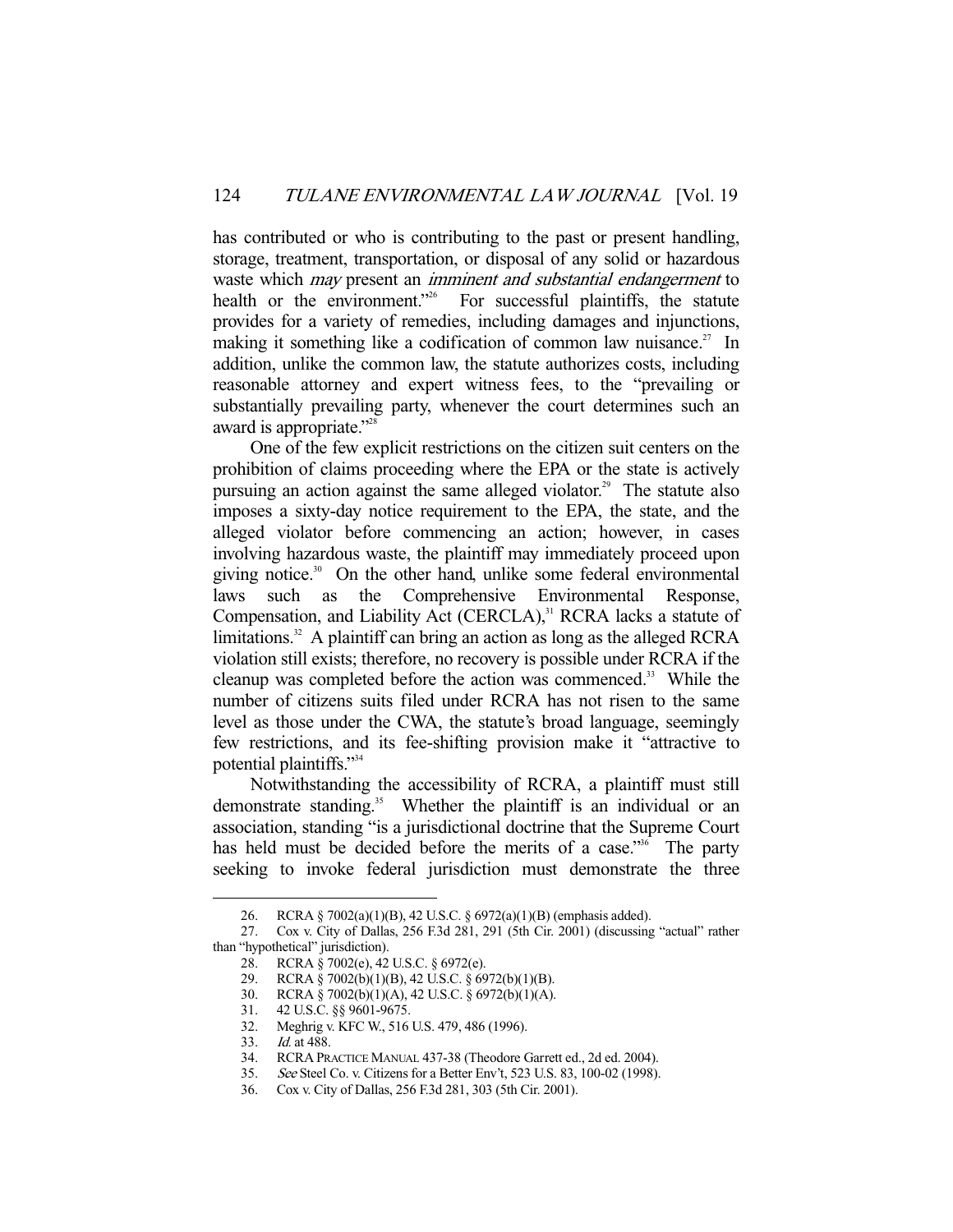constitutional requirements of standing: (1) injury in fact, (2) causation, and  $(3)$  redressability.<sup>37</sup> Additionally, to meet the injury-in-fact requirement, the injury claimed must be "(a) concrete and particularized, and (b) actual or imminent, not conjectural or hypothetical."<sup>38</sup> While section  $7002(a)(1)(B)$  of RCRA uses the language "imminent and substantial endangerment to health *or* the environment," the United States Supreme Court has noted that "[i]t is the *reality* of the threat of repeated injury that is relevant to the standing inquiry, not the plaintiff's subjective apprehensions."<sup>39</sup> For example, the United States Court of Appeals for the Eleventh Circuit recently found that a Georgia plaintiff had more than a "subjective apprehension" from living next to a scrap metal business in which her land had apparently been contaminated by storm water runoff containing solvent, paint waste, and petroleum products from leaking containers on the adjoining scrap metal business's property.40 EPA testing, as well as testing by the state environmental agency, concluded that "the defendant property presented a likelihood of environmental contamination."41 While no federal or state environmental report specifically mentioned the plaintiff's property as being contaminated, at trial the plaintiff did supply pieces of solid waste that had migrated from the defendant's property.<sup>42</sup> For the court, the had migrated from the defendant's property.<sup>42</sup> recovered solid waste and the federal and state environmental testing provided enough objective evidence to reject the defendant-appellant's argument that there was no injury in fact.<sup>43</sup>

 Of course, not only individuals, but associations and nonprofits interested in environmental issues often allege standing in RCRA claims. An associational plaintiff "may have standing to sue in federal court either based on an injury to the organization in its own right or as the representative of its members who have been harmed."44 For instance, in a case involving the CWA, the United States Court of Appeals for the Fourth Circuit reversed the district court's dismissal and found injury in fact and associational standing for Friends of the Earth (FOE) and

 <sup>37.</sup> Lujan v. Defenders of Wildlife, 504 U.S. 555, 560-61 (1992).

<sup>38.</sup> Id. at 560 (internal quotations omitted).

 <sup>39.</sup> RCRA § 7002(a)(1)(B), 42 U.S.C. § 6792(a)(1)(B) (2000); Los Angeles v. Lyons, 461 U.S. 95, 107 n.8 (1983).

 <sup>40.</sup> Parker v. Scrap Metal Processors, Inc., 386 F.3d 993, 1000-03 (11th Cir. 2004).

 <sup>41.</sup> Id. at 1001.

 <sup>42.</sup> Id. at 1003.

<sup>43.</sup> Id. While the court did uphold standing under the RCRA claim, it did remand over the damages issue. *Id.* at 1019.

 <sup>44.</sup> Friends of the Earth, Inc. v. Gaston Copper Recycling Corp., 204 F.3d 149, 155 (4th Cir. 2000); Warth v. Seldin, 422 U.S. 490, 511 (1975).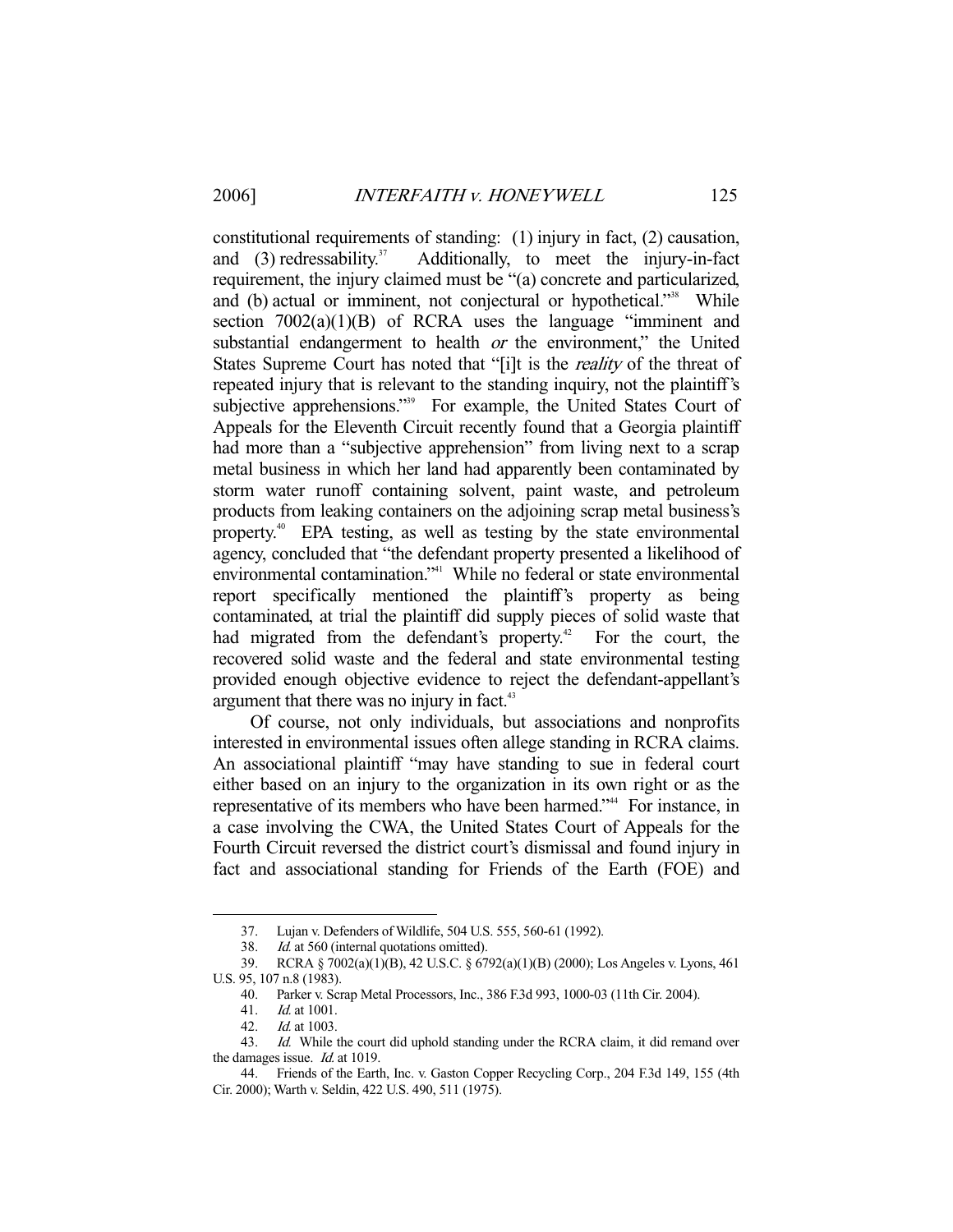Citizens Local Environmental Action Network (CLEAN).<sup>45</sup> The court based its holding on the sufficiently alleged injuries by members of FOE and CLEAN who either claimed that they suffered property damage or were unable to enjoy a river contaminated by discharges from the defendant's property.46

 The next requirement of standing, causation, has been defined as the plaintiff's injury being "fairly traceable" to the actions of the alleged violator. $47$  Sometimes, causation is easy to show, as in *United States v.* Price, where groundwater in and around a landfill was found to contain some of the contaminants stored above.<sup>48</sup> By its very nature, solid waste is often visible to the naked eye, as with the open garbage dumps in Cox  $v.$  City of Dallas.<sup>49</sup> The rats and snakes appearing on the residents' adjoining properties could be fairly traceable to the illegal dumps.<sup>50</sup> Likewise, in *Parker v. Scrap Metal Processors, Inc.*, the court had no trouble finding causation due to the solid waste debris that apparently traveled from the defendant's property to the adjoining plaintiff's land.<sup>51</sup>

As to redressabilty, the Supreme Court in *Lujan v. Defenders of* Wildlife rejected the plaintiff's standing claim in part because even if a court found for the plaintiffs, any action taken would likely fail to redress the harm alleged. $52$  RCRA specifically lists four broad forms of redress in citizen suits: (1) civil penalties, (2) requiring compliance with RCRA's rules and regulations, (3) injunctions, and (4) "requiring such person to take necessary actions."53 Courts have interpreted the language of the citizen suit provision of RCRA to mean that Congress "intended to confer upon the courts the authority to grant affirmative equitable relief to the extent necessary to eliminate any risks posed by toxic wastes."54 According to the Third Circuit in Price, remediation of a plaintiff's case is often made possible because RCRA embraces and expands "courts'

<sup>45.</sup> Gaston Copper, 204 F.3d at 155.

 <sup>46.</sup> Id. at 156-61.

 <sup>47.</sup> Cox v. City of Dallas, 256 F.3d 281, 305 (5th Cir. 2001).

 <sup>48.</sup> United States v. Price, 688 F.2d 204, 209 (3d Cir. 1982). The legislative history makes it clear that Congress did not consider a landfill the same as an "open dump." H.R. REP. No. 94-1491, at 36-37, *reprinted in* 1976 U.S.C.C.A.N. 6238, 6274-75. An "open dump" is "a land disposal site where discarded materials are deposited with little or no regard for pollution controls or aesthetics." Id. at 6275. A sanitary landfill has been planned and designed, but, of course, its operators may not be fully complying with the RCRA. Id.

 <sup>49.</sup> Cox, 256 F.3d at 284-85.

 <sup>50.</sup> Id.

 <sup>51.</sup> Parker v. Scrap Metal Processors, Inc., 386 F.3d 993, 1001, 1003 (11th Cir. 2004).

 <sup>52.</sup> Lujan v. Defenders of Wildlife, 504 U.S. 555, 568-71 (1992).

 <sup>53.</sup> RCRA §§ 3008, 7002(a)(2), 42 U.S.C. §§ 6928, 6972(a)(2) (2000).

 <sup>54.</sup> United States v. Price, 688 F.2d 204, 214 (3d Cir. 1982); RCRA § 7003(b), 42 U.S.C. § 6973(b).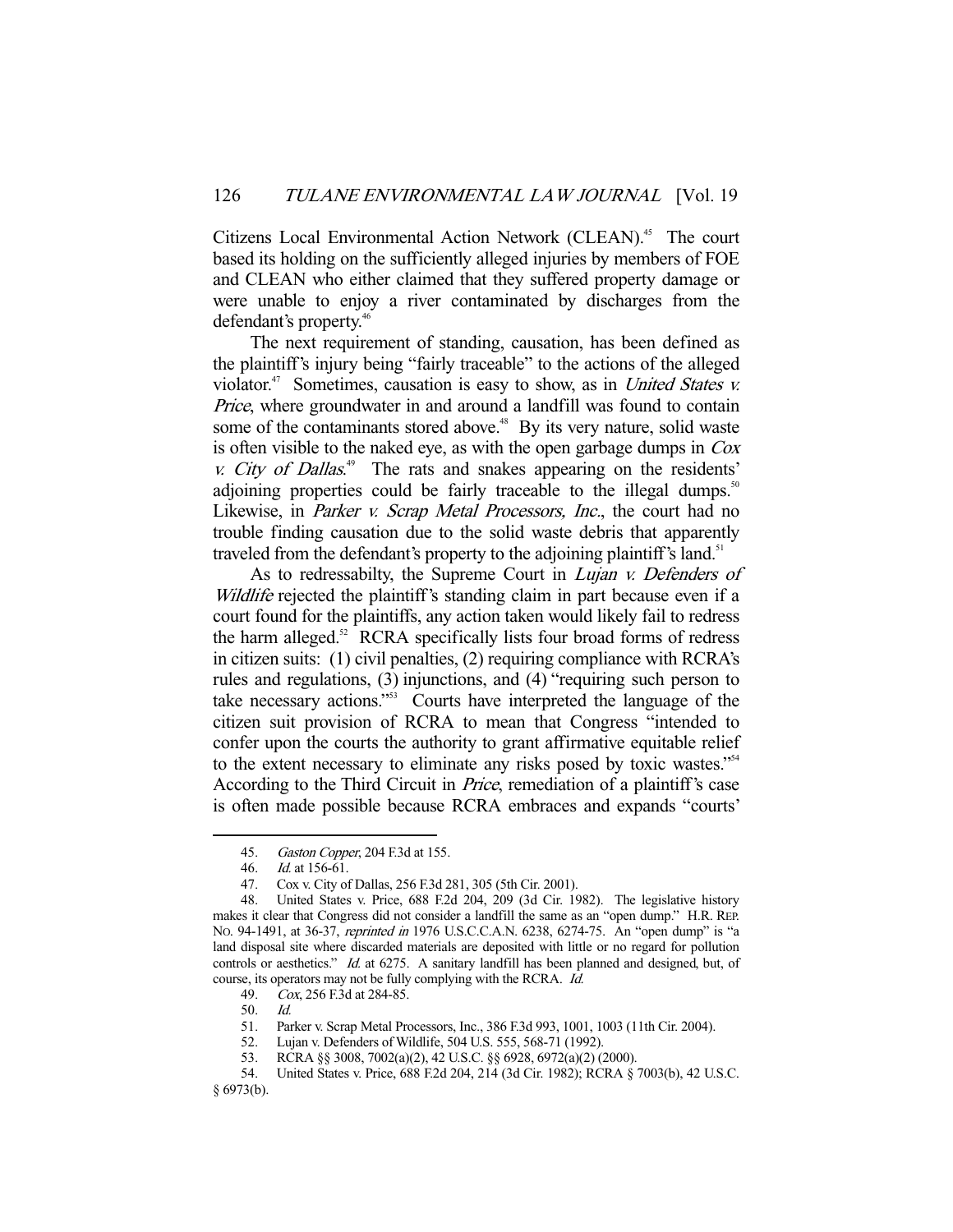traditional equitable powers by authorizing the issuance of injunctions when there is but a risk of harm, a more lenient standard than the traditional requirement of threatened irreparable harm."<sup>55</sup> If there is a violation of RCRA that can be redressed, courts will have, based on the specific facts of the case, wide latitude to grant whatever relief is necessary to ameliorate the solid waste threat.<sup>56</sup> For instance, in Cox, the court found an injunction requiring the dumps to be upgraded or closed would redress the problems created by those dumps. $57$  Similarly, the Fourth Circuit in *United States v. Waste Industries*, *Inc.* found a permanent mandatory injunction to be the appropriate means of redressing leaking toxic waste from a landfill.<sup>58</sup>

 Once standing has been established, plaintiffs have been successful on the merits in a number of circuits. This success has been, in part, due to RCRA's language which gives a citizen the right to sue an alleged violator over solid waste that "*may* present an imminent and substantial endangerment to health or the environment."<sup>59</sup> The broad language of RCRA can be traced to the House Committee's conclusion that "[u]nless neutralized or otherwise properly managed in their disposal, hazardous wastes present a clear danger to the health and safety of the population.<sup>"60</sup> Congress might have used the far-reaching "may cause" language in part because it viewed the citizen suit as "an efficient policy instrument and . . . a participatory, democratic mechanism that allows 'concerned citizens' to redress environmental pollution."61 Because the statute uses such language, the plaintiff does not have to show actual injury, but only "that there is a potential for an imminent threat of serious harm."<sup>62</sup> While the statute is limited by the Supreme Court's explicit standing requirement and the Court's holding that the statute does not apply to solid hazardous waste problems that have been remedied, the use of "may cause" has the function of "prefacting] the standard of liability."<sup>63</sup> The

 <sup>55.</sup> Price, 688 F.2d at 211, 214.

 <sup>56.</sup> Id. at 214.

 <sup>57.</sup> Cox v. City of Dallas, 256 F.3d 281, 306 (5th Cir. 2001).

<sup>58.</sup> United States v. Waste Indus., Inc., 734 F.2d 159, 168 (4th Cir. 1984).<br>59. RCRA § 7002(a)(1)(B), 42 U.S.C. § 6972(a)(1)(B) (emphasis added).

 <sup>59.</sup> RCRA § 7002(a)(1)(B), 42 U.S.C. § 6972(a)(1)(B) (emphasis added).

 <sup>60.</sup> H.R. REP. NO. 94-1491, at 6241 (1976), reprinted in 1976 U.S.C.C.A.N. 6238. The report was prepared by the House Committee on Interstate and Foreign Commerce. Id.

 <sup>61.</sup> Michael S. Greve, The Private Enforcement of Environmental Law, 65 TUL. L. REV. 339, 340 (1990). However, the author of that article cynically argued that "citizen suit provisions are an off-budget entitlement program for the environmental movement." Id. at 341.

 <sup>62.</sup> Parker v. Scrap Metal Processors, 386 F.3d 993, 1015 (11th Cir. 2004).

 <sup>63.</sup> Lujan v. Defenders of Wildlife, 505 U.S. 555, 560-61 (1992); Meghrig v. KFC W., 516 U.S. 479, 488 (1996); Dague v. City of Burlington, 935 F.2d 1343, 1356 (2d Cir. 1991), rev'd in part on other grounds, 502 U.S. 1071 (1992).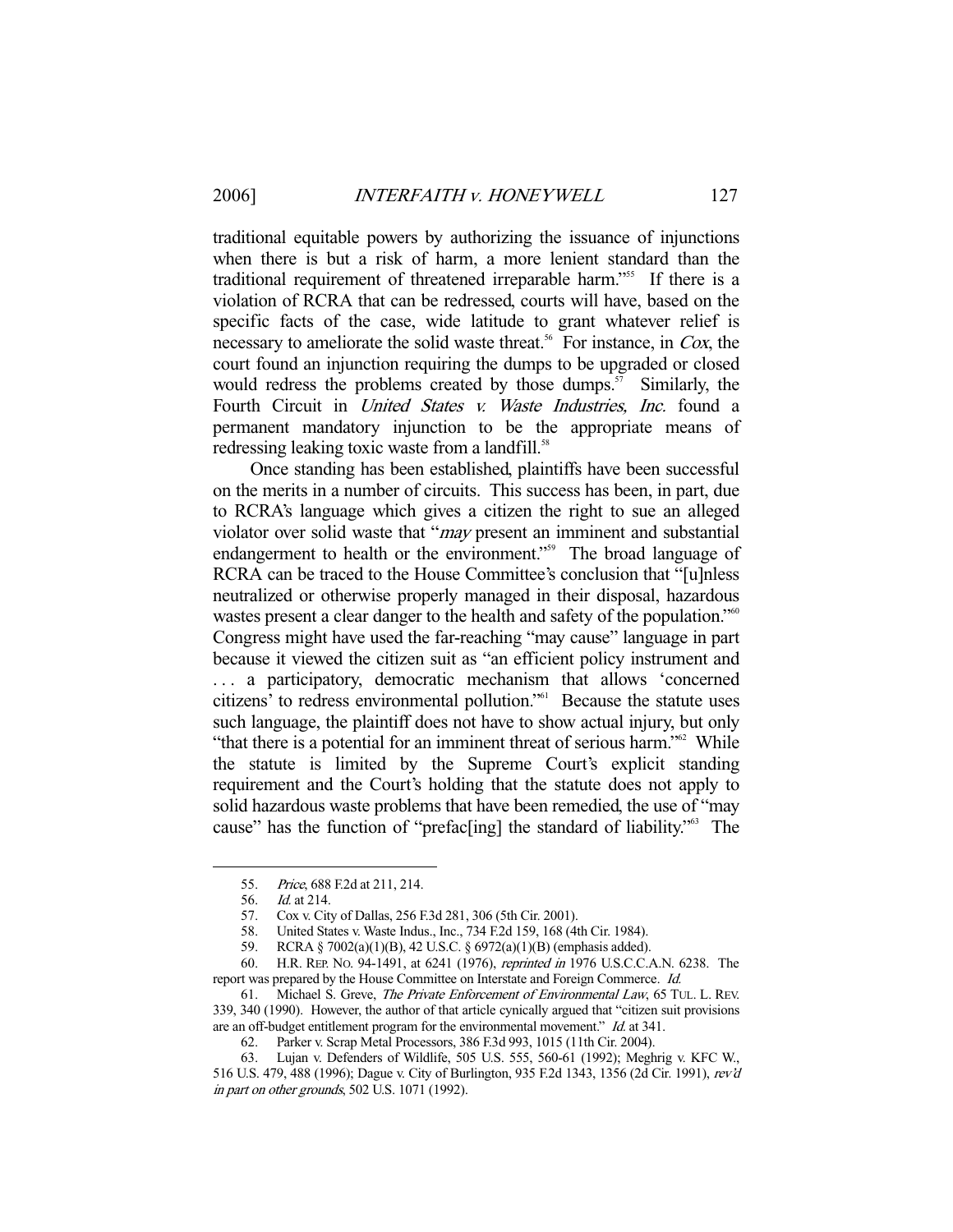word "may" has been called "the operative word in the statute" that leaves open citizen suits involving hazardous sites that are causing, or may cause, "imminent and substantial endangerment."<sup>64</sup> Given that actual harm does not have to be shown, RCRA can be viewed as relatively friendly to citizen suits attempting to address perceived current or future threats from solid hazardous waste sites.<sup>65</sup>

 The harm the alleged violator "may cause" must be "imminent and substantial."<sup>66</sup> If a plaintiff successfully establishes standing, it is the "imminent and substantial" requirement that defendants frequently appeal. $67$  As the statute did not define the meaning of "imminent," the Supreme Court looked to its plain meaning and determined that the word "implies that there must be a threat which is present *now*, although the impact of the threat may not be felt until later."<sup>68</sup> Congress's inclusion of the word "imminent" means that RCRA plaintiffs need not wait for the harm actually to occur.<sup>69</sup> Rather, present and future threats from hazardous wastes are sufficient to satisfy the imminent requirement of the citizen suit section.<sup>70</sup> RCRA does not require an emergency in order for action to be taken; the danger must only be imminent and substantial.<sup>71</sup> Given that RCRA has no statute of limitations, the use of the word "imminent" gives plaintiffs a great deal of freedom to act on perceived threats from the hazardous waste covered by the statute.<sup>72</sup>

 As with "imminent," RCRA did not expressly define "substantial," but the United States Court of Appeals for the Ninth Circuit has held substantial endangerment to be analogous to "serious," a definition quoted by the United States Court of Appeals for the Fifth Circuit in  $Cox$ <sup>3</sup> To an extent, certain wastes "by virtue of their composition or longevity are harmful, toxic or lethal."<sup>74</sup> Such wastes "[u]nless neutralized or otherwise properly managed in their disposal, . . . present a clear and present danger to the health and safety of the population and to

 <sup>64.</sup> Scrap Metal Processors, 386 F.3d at 1015.

 <sup>65.</sup> See, e.g., id.

 <sup>66.</sup> RCRA § 7002 (a)(1)(B), 42 U.S.C. § 6972(a)(1)(B) (2000).

 <sup>67.</sup> See Meghrig, 516 U.S. at 483-84; Scrap Metal Processors, 386 F.3d at 1014-16; Cox v. City of Dallas, 256 F.3d 281, 299-301 (4th Cir. 2001); United States v. Waste Indus., Inc., 734 F.2d 159, 165 (4th Cir. 1984); United States v. Price, 688 F.2d 204, 213-14 (3d Cir. 1982).

 <sup>68.</sup> Meghrig, 516 U.S. at 486 (citing Price v. U.S. Navy, 39 F.3d 1011, 1019 (9th Cir. 1994)).

 <sup>69.</sup> Id.

 <sup>70.</sup> Id.

 <sup>71.</sup> Waste Indus., 734 F.2d at 168.

 <sup>72.</sup> Meghrig, 516 U.S. at 486.

 <sup>73.</sup> Price, 39 F.3d at 1019; Cox, 256 F.3d at 300.

<sup>74.</sup> H.R. REP. No. 94-1491, at 3, reprinted in 1976 U.S.C.C.A.N. 6238, 6241.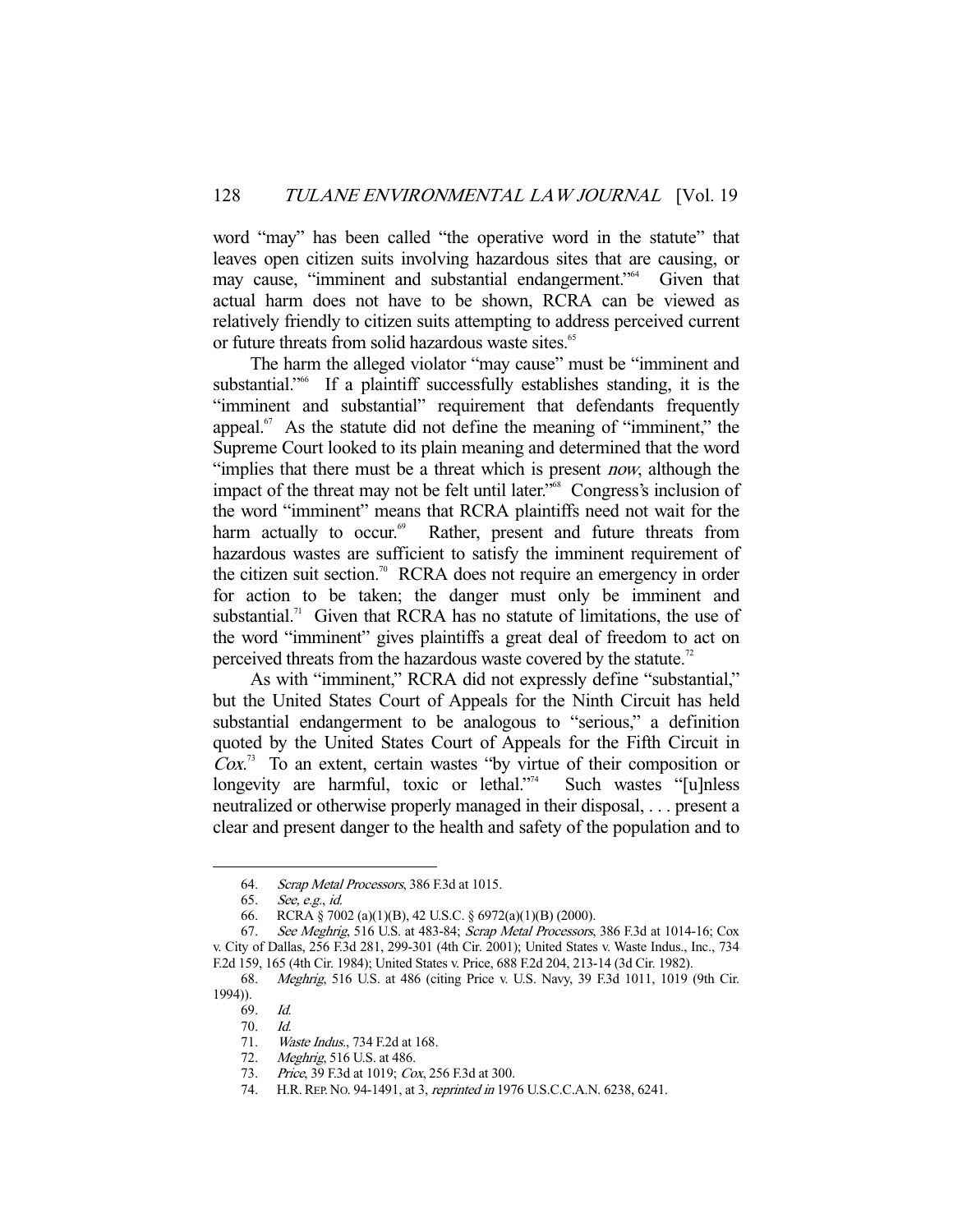the quality of the environment."<sup>75</sup> The legislative history listed several instances of serious public endangerment from across the country that helped spur the passage of RCRA.<sup>76</sup> In New Jersey alone, the House Committee cited instances of public harm that ranged from stockpiled raw materials that forced the closure of public wells to a farm family having to be hospitalized due to exposure to insecticide that leached into the ground water.<sup>77</sup> Thus, waste can be defined as causing substantial endangerment if it limits the ability of citizens to enjoy the environment or puts the health of nearby people at risk.<sup>78</sup>

 Limits to the citizen suit provision of RCRA do exist. Some are constitutional, like the Eleventh Amendment's limit on the ability of citizens to sue states in federal court or the standing requirement based on Article III of the Constitution.<sup>79</sup> Others come from the statute itself, such as the prohibition on citizen suits where the EPA or state environmental agency "has commenced and is diligently prosecuting a civil or criminal action."80 Still others are rooted in court interpretations like the Supreme Court's holding in *Meghrig v. KFC Western, Inc.* that the citizen suit section could not be used to initiate claims on hazardous waste sites that had already been remedied.<sup>81</sup> Notwithstanding those limitations, and any others that may exist, the language "any person may commence a civil action . . . against any person . . . who has contributed or who is contributing to the past or present . . . hazardous waste which may present an imminent and substantial endangerment" has proven to be a powerful tool for citizens pursuing redress against alleged violator of RCRA.<sup>82</sup> Finally, while not all courts agree, multiple courts of appeal have found a conclusion of imminent and substantial endangerment to be a question of fact, and therefore less likely to be disturbed on appeal.<sup>83</sup>

#### III. THE COURT'S DECISION

 In the noted case, the Third Circuit affirmed the bench verdict of the United States District Court for the District of New Jersey ordering

 <sup>75.</sup> Id.

 <sup>76.</sup> Id. at 6255-61.

<sup>77.</sup> *Id.* at 6255-56.

<sup>78.</sup> Cox, 256 F.3d at 299.<br>79. U.S. Const. amend. 2<br>80. RCRA § 7002(b)(1)(1)

U.S. CONST. amend. XI; id. art. III.

<sup>80.</sup> RCRA § 7002(b)(1)(B), 42 U.S.C. § 6972(b)(1)(B) (2000).<br>81. Meghrig v. KFC W. Inc., 516 U.S. 479, 488 (1996).<br>82. RCRA § 7002(a)(1)(B), 42 U.S.C. § 6972(a)(1)(B).

Meghrig v. KFC W. Inc., 516 U.S. 479, 488 (1996).

 <sup>82.</sup> RCRA § 7002(a)(1)(B), 42 U.S.C. § 6972(a)(1)(B).

 <sup>83.</sup> Parker v. Scrap Metal Processors, Inc., 386 F.3d 993, 1014-15 (11th Cir. 2004); Cox v. City of Dallas, 386 F.3d 281, 300-01 (5th Cir. 2001); Dague v. City of Burlington, 935 F.2d 1343,

<sup>1355-56 (2</sup>d Cir. 1991), rev'd on other grounds, 505 U.S. 557 (1992).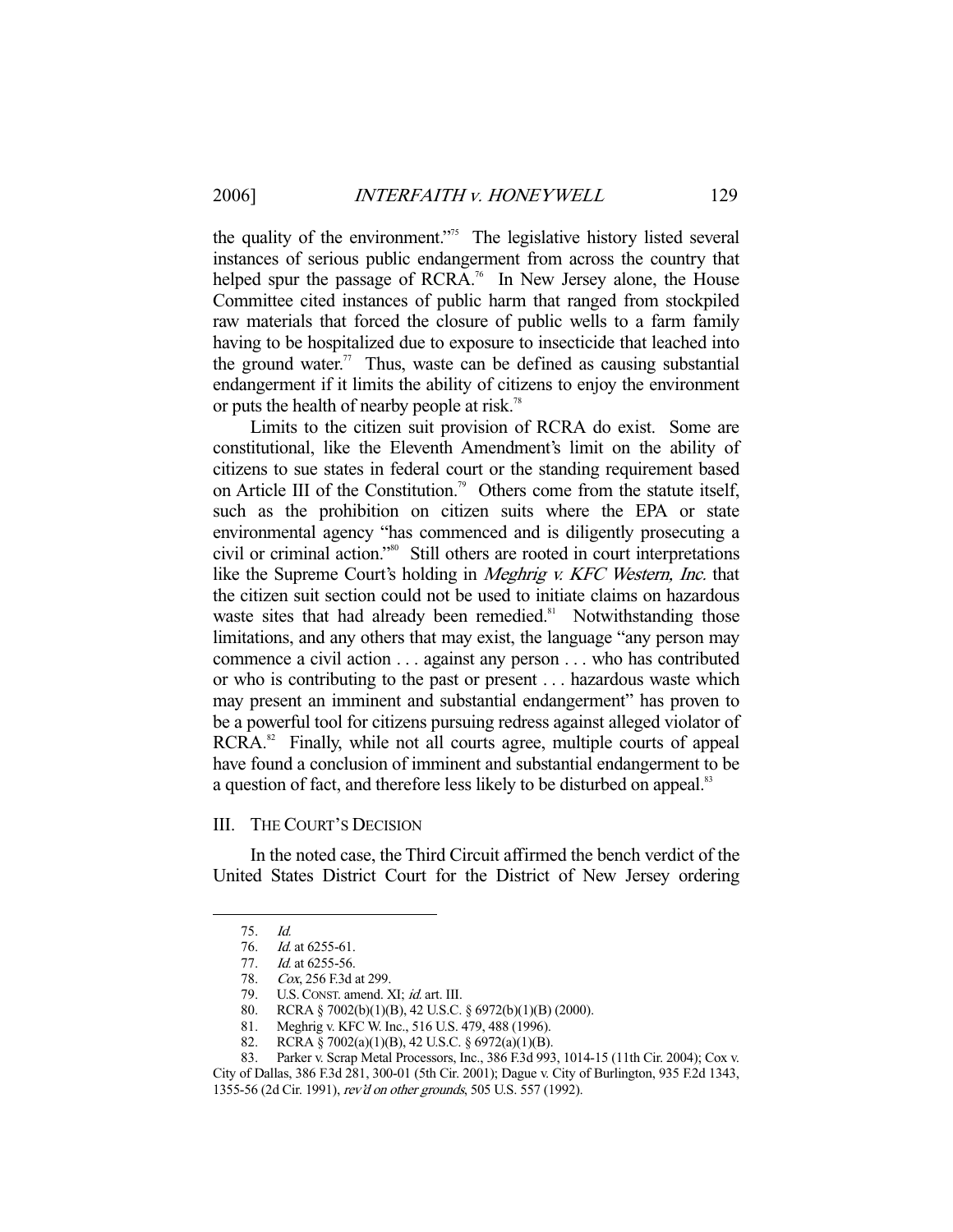Honeywell International to clean up a thirty-four-acre site in Jersey City heavily contaminated with hexavalent chromium.<sup>84</sup> NJDEP had unsuccessfully attempted to force the property's owners to remedy the site for over twenty years, achieving only a temporary solution that even Honeywell acknowledged as insufficient.<sup>85</sup> A three-judge panel of the Third Circuit unanimously affirmed the remedy ordered by the district court.<sup>86</sup> The court decided that "[e]nough time ha[d] already been spent in the history of this matter and the time for a clean-up ha[d] come," and ordered Honeywell to clean up the site despite its estimated cost of \$400 million.<sup>87</sup>

 The court first rejected Honeywell's challenges to the standing of both the individual plaintiffs and  $ICO<sup>88</sup>$ . As to the standing of the individual plaintiffs, the court relied heavily on the Supreme Court's decision in Laidlaw that "courts may not 'raise the standing hurdle higher than the necessary showing for success on the merits in an action."<sup>589</sup> Looking at the individual affidavits, the court noted one plaintiff's statements that she would no longer walk along the Hackensack River and her sons would no longer fish in its waters due to the visible pollution in the river.<sup>90</sup> Another plaintiff averred that she lived less than a quarter-mile from the site and feared for the health of her husband and children from their exposure to the toxic chromium. $91$  The court rejected Honeywell's argument that injury in fact required direct exposure and accordingly that simply being near contamination was not enough. $92$  The court found that the individual plaintiffs alleged injury in fact, no longer being able to enjoy the area around the river and fearing health risks from the nearby contaminated site. $93$  Causation was obvious as the discharges clearly came from the Honeywell property.<sup>94</sup> Likewise, the court had found redressability; if the contaminants were removed, the plaintiffs could again enjoy the area, and given the nature of the site, no other remedy would work.<sup>95</sup> Finally, the court quickly dismissed Honeywell's

 <sup>84.</sup> Interfaith Cmty. Org. v. Honeywell Int'l Inc., 399 F.3d 248, 252, 268 (2005).

<sup>85.</sup> *Id.* at 253.

 <sup>86.</sup> Id. at 268.

 <sup>87.</sup> Id.

 <sup>88.</sup> Id. at 254-58.

 <sup>89.</sup> Id. at 255 (quoting Friends of the Earth v. Laidlaw Envtl. Servs., Inc., 528 U.S. 167, 181 (2000)).

<sup>90.</sup> *Id.* at 256.

<sup>91.</sup> *Id.*<br>92. *Id.* 

Id. at 256-57.

 <sup>93.</sup> Id.

 <sup>94.</sup> Id.

 <sup>95.</sup> Id. at 257.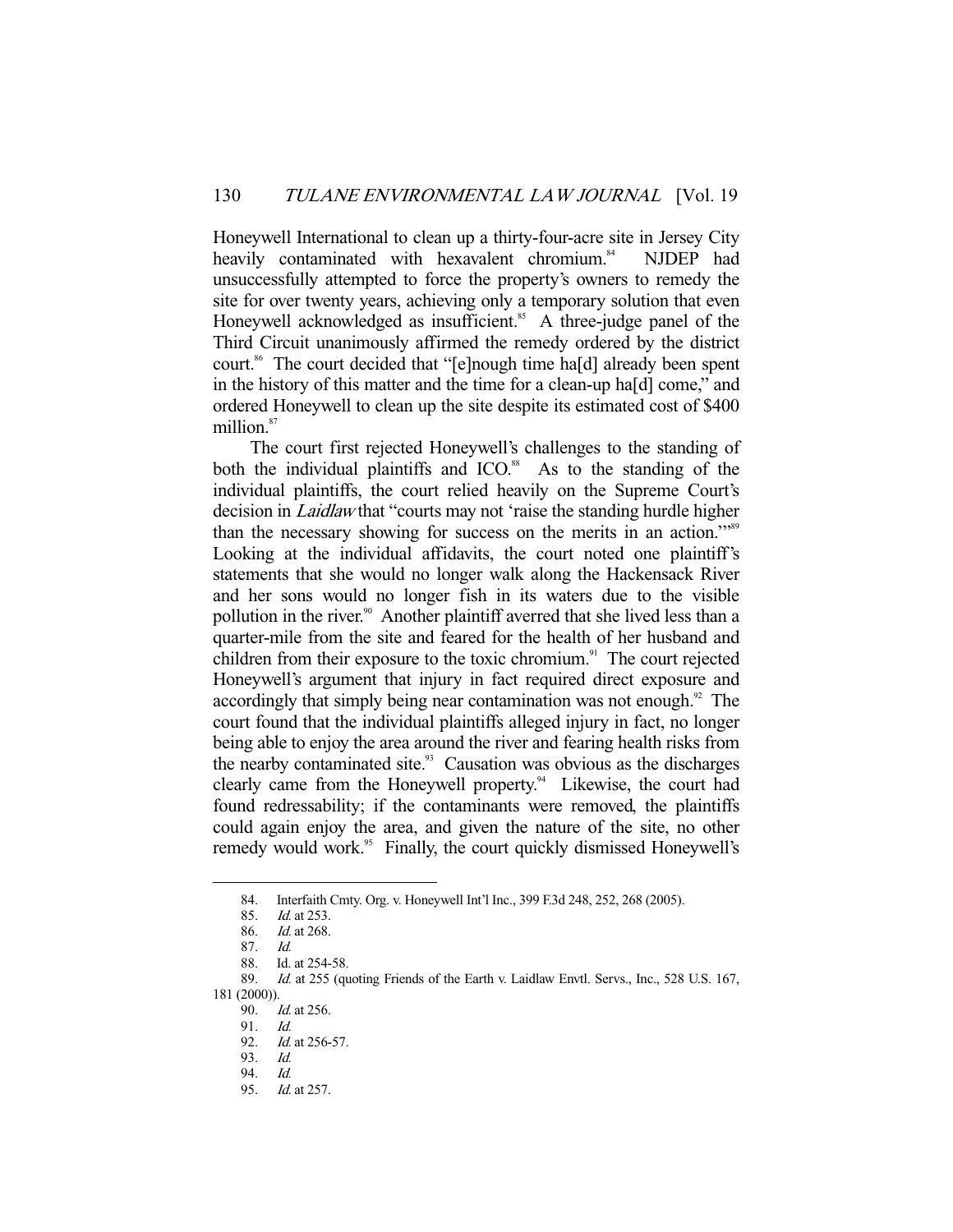argument that ICO lacked associational standing because the organizations' purpose was "the improvement of the quality of life in Hudson, County, New Jersey, where all the individual plaintiffs lived[d] and the Site is located."96

 Honeywell next challenged the district court's determination that the site satisfied RCRA's citizen suit provision requiring "imminent and substantial endangerment."<sup>97</sup> Honeywell did acknowledge that, as the successor corporation, it was responsible for the site and that chromium was a solid hazardous waste covered by RCRA; however, the company disputed the conclusion that the discharges in the Hackensack River caused "substantial endangerment."98 Honeywell based that argument on the fact that New Jersey had not yet established a remedial standard for chromium discharges in river sediment.<sup>99</sup> Without that standard, the company argued, a determination of substantial endangerment could not be made.<sup>100</sup> The appeals court rejected that construction, concluding that "[p]roof of contamination in excess of state standards may support a finding of liability, and may alone suffice for liability in some cases, but its required used is without justification in the statute."101 While RCRA had been designed to allow states to run their own solid waste programs, as long as they had been approved by the EPA, an affirmative state decision on a particular type of toxic waste was not necessarily required for a determination that a toxin may cause "imminent and substantial endangerment."<sup>102</sup>

 Despite its determination that citizen plaintiffs did not necessarily need a state to conclude that a particular level of a pollutant had reached the level of "caus[ing] imminent and substantial endangerment," the court used New Jersey environmental regulations to show the level of toxicity at the site.103 The court remarked that the district court had determined the chromium levels in multiple areas to be in excess of acceptable levels, such as in the soil, surface water, groundwater, and river sediment.<sup>104</sup> For instance, the river sediment concentrations of chromium were found to be 90 to 400 times the amount allowed by the

 <sup>96.</sup> Id. at 257-58.

<sup>97.</sup> *Id.* at 258-64; RCRA § 7002 (a)(1)(B), 42 U.S.C. § 6972(a)(1)(B) (2000).

 <sup>98.</sup> Interfaith, 399 F.3d at 258-60.

 <sup>99.</sup> Id. at 260.

 <sup>100.</sup> Id.

 <sup>101.</sup> Id. at 261.

<sup>102.</sup> *Id.*; RCRA § 4006, 42 U.S.C. § 6946.

 <sup>103.</sup> Interfaith, 399 F.3d at 261.

 <sup>104.</sup> Id.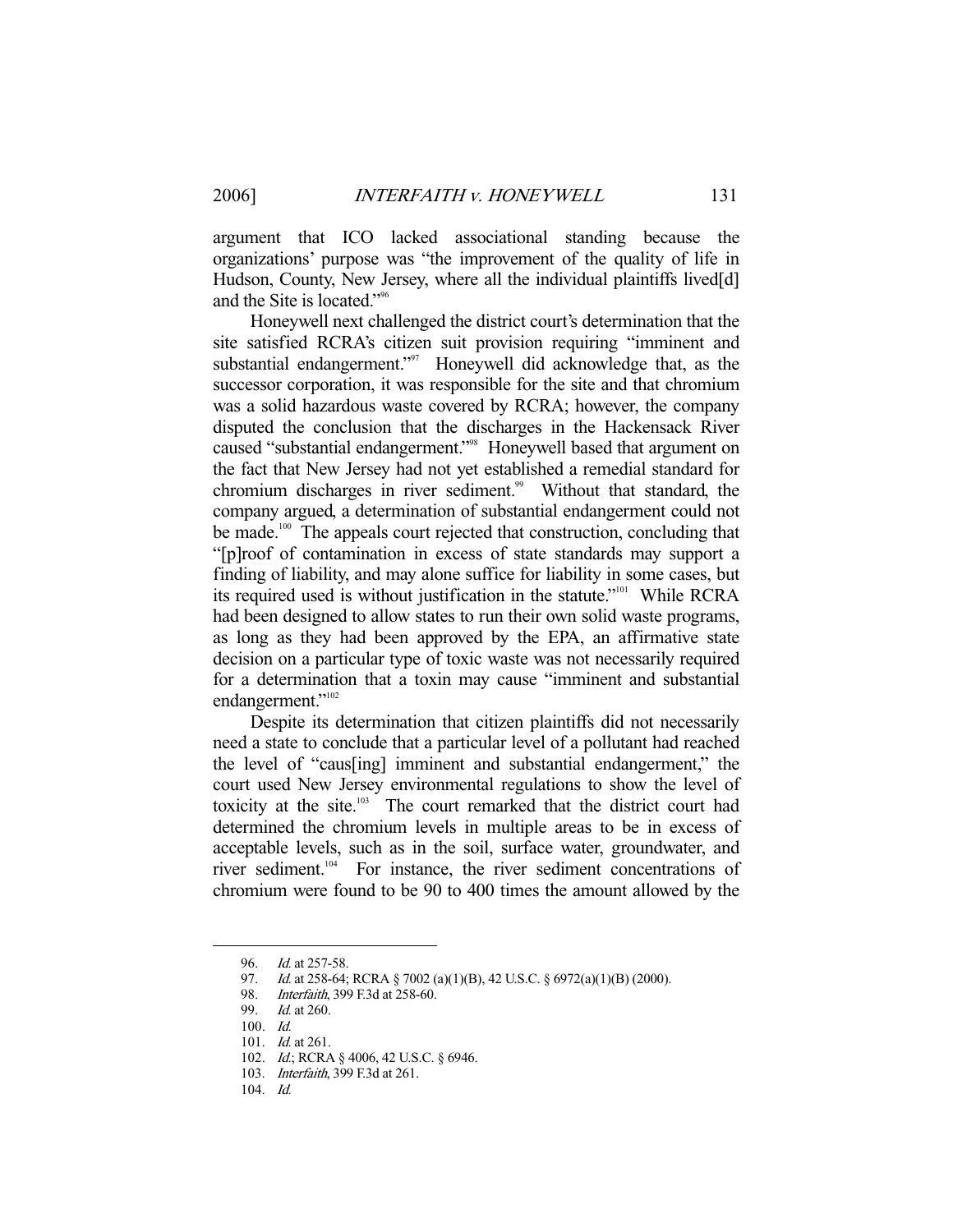proposed remedial New Jersey environmental standards.<sup>105</sup> While Honeywell correctly pointed out that the NJDEP had not finalized river sediment standards for chromium, because the levels were so high, they would likely remain toxic regardless of any changes that might or might not have been made by the NJDEP.106 The Third Circuit held that the verdict for the plaintiff was "not clearly erroneous," given that RCRA only required a standard of "caus[ing] imminent and substantial endangerment," the NJDEP's conclusion the site posed a risk to humans, and Honeywell's own acknowledgement that the site was contaminated.107 Given the risk that chromium posed, the court decided that "if an error is to be made in applying the endangerment standard, the error should be made in favor of protecting public health, welfare, and the environment."<sup>108</sup>

 Next, Honeywell charged that the district court erred by ordering the excavation and removal of the chromium from the site.<sup>109</sup> The court rejected that argument because NJDEP and Honeywell had already unsuccessfully attempted a temporary solution involving paving over part of the site and capping the remaining portions with a plastic liner.<sup>110</sup> The court described Honeywell's attempts at stopgap solutions as "dilatory tactics" and criticized the NJDEP's "inability to deal effectively" with those tactics"111 Because the site's high pH level would prevent the chromium from naturally reducing to a less toxic form and an injunction ordering Honeywell to excavate and clean the site would redress the problem, the court likewise held that the district court's conclusions were not clearly erroneous.<sup>112</sup>

 Finally, while all three members of the panel agreed on the result, Circuit Judge Ambro did concur in a separate opinion.<sup>113</sup> While it did not affect the outcome, Judge Ambro had reservations about the majority's determination that "imminent and substantial endangerment" were questions of fact that would be subject to review under a clearly

 <sup>105.</sup> Id.

 <sup>106.</sup> Id.

 <sup>107.</sup> Id. at 263-64. In 1983 a Honeywell official described the Site as "extremely contaminated. . .[and] visible to the naked eye" and added that "there's something terribly not right with the site." *Id.* at 252-53.

 <sup>108.</sup> Id. at 259 (quoting United States v. Conservation Chem. Co., 619 F. Supp. 162, 194 (W.D. Mo. 1985)).

 <sup>109.</sup> Id. at 264.

<sup>110.</sup> *Id.* at 262-65.

 <sup>111.</sup> Id.

<sup>112.</sup> *Id.* at 265.

<sup>113.</sup> *Id.* at 268-71 (Ambro, J., concurring).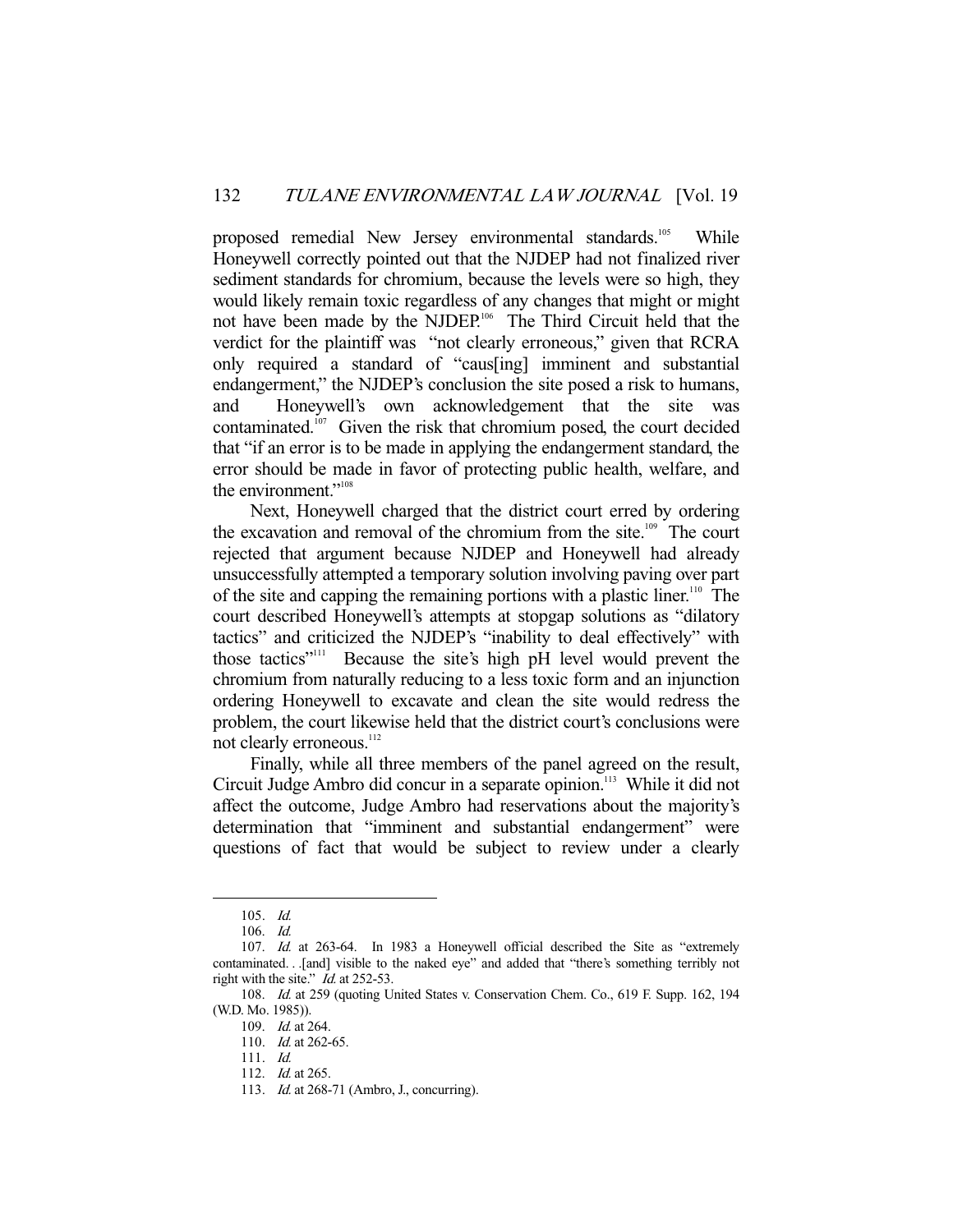erroneous standard.<sup>114</sup> For Judge Ambro, imminent and substantial questions were a mixture of fact and law that might be entitled to a less deferential standard of review.<sup>115</sup> Nevertheless, the Supreme Court held that where the district court is "'better positioned' than the appellate court to decide the issue in question," deference should be given to its determinations.<sup>116</sup> Because questions of fact "predominate the determination of an imminent and substantial endangerment," Judge Ambro agreed that the judgment of the district court should not be disturbed in this case. $117$ 

IV. ANALYSIS

The Third Circuit's decision in *Interfaith* continues the tendency of courts of appeal to uphold district court determinations that RCRA plaintiffs have standing and that a polluted site "may cause imminent and substantial endangerment."<sup>118</sup> The *Lujan* decision had criticized the "environmental nexus" argument made by the plaintiffs in an attempt to establish standing over alleged threats to wildlife overseas. On the other hand, many of the *Interfaith* plaintiffs literally lived next door to the site, making their claims much more "concrete and particularized" than the *Lujan* plaintiffs.<sup>119</sup> While not being able to walk by a river or fish in its waters might not seem to justify ordering a \$400 million cleanup of a contaminated site, showing injury in fact is not the same as proving the merits.<sup>120</sup> As the court pointed out, the Supreme Court held in *Laidlaw* that overcoming the "standing hurdle" should not be as difficult as proving the merits of the claim.<sup>121</sup> The district court, in the best position to determine the fact, weighed the evidence and found that the plaintiffs had standing.<sup>122</sup> Given that the chromium at the site and in the nearby Hackensack River far exceeded all the New Jersey state standards on acceptable levels in the ground, surface water, groundwater, and river sediment, the Third Circuit agreed with the district court that simply

<sup>114.</sup> *Id.* at 269 (Ambro, J., concurring).

<sup>115.</sup> *Id.* at 269-70 (Ambro, J., concurring).

 <sup>116.</sup> Id. at 271 (Ambro, J., concurring) (quoting Salve Regina Coll. v. Russell, 499 U.S. 225, 233 (1991)).

<sup>117.</sup> *Id.* at 270-71 (Ambro, J., concurring).

 <sup>118.</sup> RCRA § 7002 (a)(1)(B), 42 U.S.C. § 6972(a)(1)(B) (2000).

 <sup>119.</sup> Lujan v. Defenders of Wildlife, 505 U.S. 535, 566 (1992); Interfaith, 399 F.3d at 256.

<sup>120.</sup> Lujan, 505 U.S. at 560; Interfaith, 399 F.3d at 256; Lane, supra note 7, at 17.

 <sup>121.</sup> Friends of the Earth, Inc. v. Laidlaw Envtl. Servs., Inc., 528 U.S. 167, 181 (2000); Interfaith, 399 F.3d at 255.

 <sup>122.</sup> Interfaith Cmty. Org. v. Honeywell Int'l, Inc., 263 F. Supp. 2d 796, 802 (D.N.J. 2003).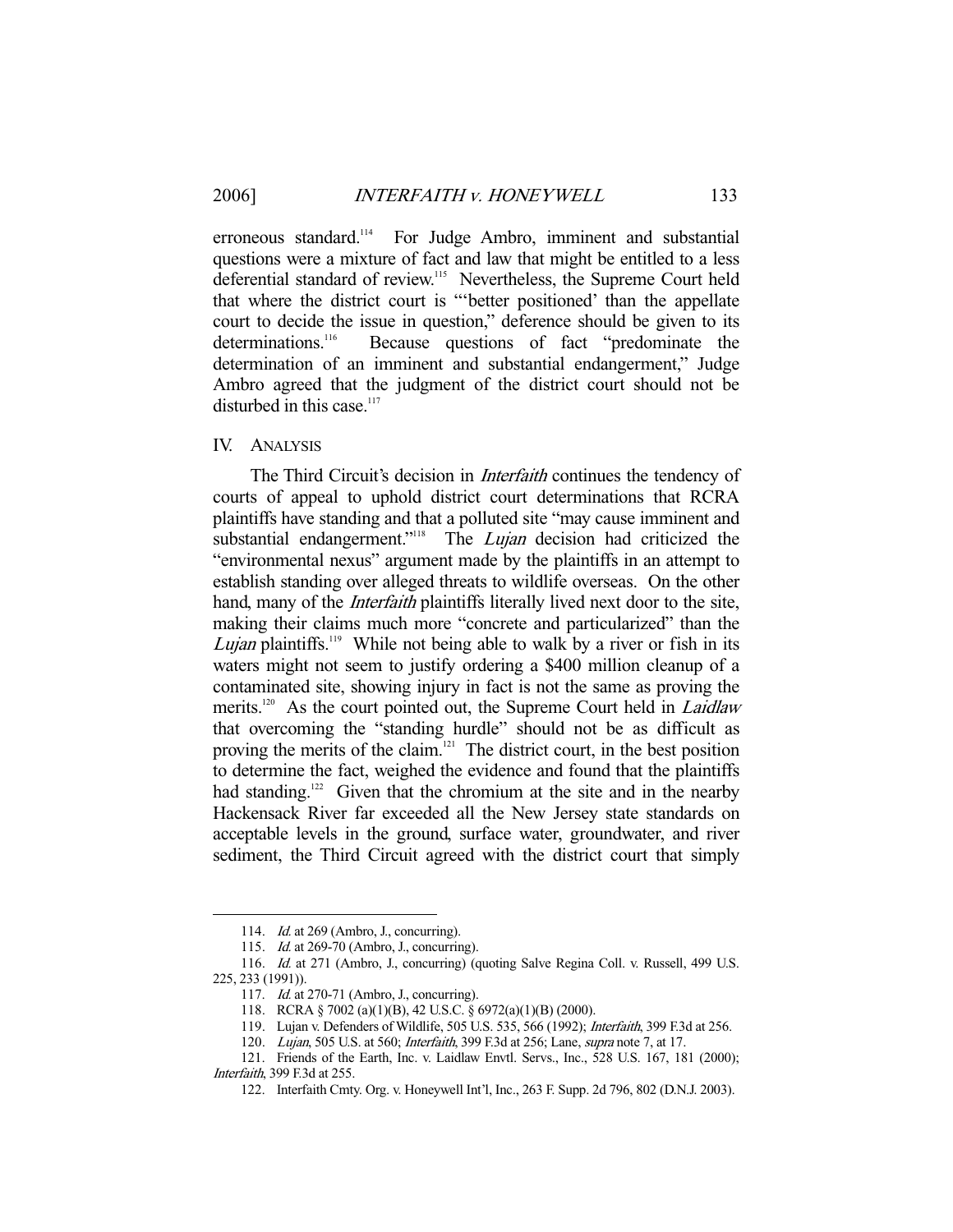being near such levels of toxic chromium could pose a risk to human health which could give rise to standing for a RCRA claim.<sup>123</sup>

 The court felt no need to go beyond the plain meanings of "imminent" and "substantial" to determine endangerment. In fact, it held that the district court actually used an improperly high standard for "imminent and substantial," by requiring a "potential population at risk" and the contaminant to be "present at levels above that considered acceptable by the state."124 The Third Circuit instead sharpened it focus on the language of RCRA, looking at a more literal interpretation of the meaning of the statute.<sup>125</sup> Given that the language of RCRA's citizen suit provision requires only that the waste "*may* cause an imminent and substantial endangerment," the court resisted the possible temptation to hold the plaintiffs to a higher standard, considering the estimated \$400 million cleanup cost. $126$ 

The Third Circuit's holding in *Interfaith* has a good deal of support from other courts of appeal. For instance, in Parker, the Eleventh Circuit similarly focused on the everyday meaning of "imminent and substantial" and especially the expanding effect the word "may" had on the endangerment standard.<sup>127</sup> Similarly, the Fifth Circuit in Cox looked to the plain meaning of "caus[ing] imminent and substantial endangerment" in its decision to allow prospective injunctive relief.<sup>128</sup> In fact, the Third Circuit struggled to find any precedent for a stricter endangerment standard, observing only one case from the Southern District of California that it declined to follow.<sup>129</sup> In short, the *Interfaith* court had adequate support in continuing the focus on the plain meaning of the "imminent and substantial endangerment standard."

 Again, on the surface, the Third Circuit's decision to affirm the district court's order for Honeywell to begin an estimated \$400 million cleanup might seem excessive given that the plaintiffs never alleged any actual harm from the contaminated site. In addition, Honeywell had been working for over a decade with the NJDEP to remedy the problem.130 Perhaps that effort prompted Honeywell to ask in its appellate brief, "even if cleaning up hexavalent chromium would be 'better' for humans living near the site 'and for some barnacles and clams

 <sup>123.</sup> Interfaith, 399 F.3d at 261.

<sup>124.</sup> Id. at 259 (quoting Interfaith, 263 F. Supp. 2d at 838).

 <sup>125.</sup> Id.

 <sup>126.</sup> RCRA § 7002, 42 U.S.C. § 6972(a)(1)(B) (2000) (emphasis added).

 <sup>127.</sup> Parker v. Scrap Metal Processors, Inc., 386 F.3d 993, 1015 (11th Cir. 2004).

 <sup>128.</sup> Cox v. City of Dallas, 256 F.3d 281, 299, 307 (5th Cir. 2001).

 <sup>129.</sup> Interfaith, 399 F.3d at 260-66; Price v. U.S. Navy, 818 F. Supp. 1323 (S.D. Cal. 1992).

 <sup>130.</sup> Interfaith, 399 F.3d at 252-53, 267.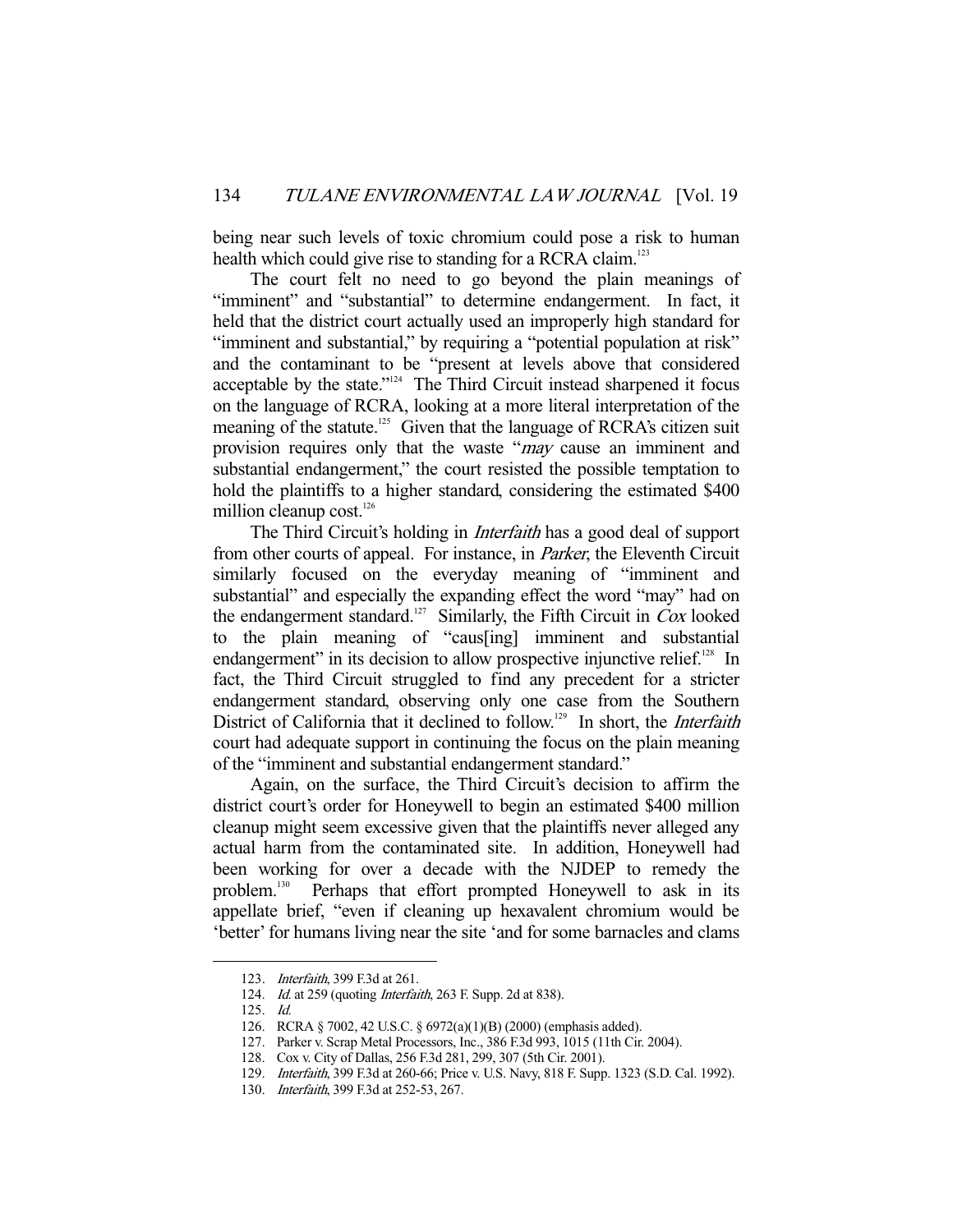in the Hackensack River . . . is it worthwhile to move over 1,500,000 tons of fill' and replace it with 'over 1,500,000 tons of clean fill?'"131 According to the court, Honeywell simply "misse<sup>[d]</sup> the point."<sup>132</sup> The court implied that Honeywell should perhaps have asked whether it would be worthwhile to move over 1,500,000 tons of hazardous waste in close proximity to a human population and replace it with the same amount of fill that did not contain a known carcinogen. $133$  The plain language of the statute requires only that the solid hazardous waste "may cause an imminent and substantial endangerment" to humans or the environment; actual harm is not required.<sup>134</sup> Additionally, while Honeywell correctly observed that citizen suits were not to be allowed while the EPA or the state was diligently pursuing the case, the court reasonably concluded that the administrative remedy had failed, as evidenced by the more-than-twenty years of failed cleanup attempts by the NJDEP.<sup>135</sup> The Third Circuit correctly observed that given the dangers of hazardous waste, Congress's intent was to provide citizens a viable mechanism for pursuing polluters.<sup>136</sup> Finally, despite the extremely high cost of the remedy, the Third Circuit, following the decisions of other courts of appeal, made it clear that RCRA put the legislative priority on preventing solid hazardous waste threats to citizens and the environment.<sup>137</sup>

#### V. CONCLUSION

 Given the stated purpose of RCRA to "assist the cities, counties and states in the solution of the discarded materials problem and to provide nationwide protection against the dangers of improper hazardous waste disposal," the *Interfaith* decision should not be surprising. While RCRA had intended to create a federal-state partnership in addressing hazardous wastes, for whatever reasons, the State of New Jersey had failed to effect a remedy for the Jersey City site that even the defendant acknowledged was heavily contaminated with a substance hazardous to humans and the environment.<sup>138</sup> Even a corporation worth approximately \$26 billion, one of the thirty companies that form the Dow Jones Industrial Average,

 <sup>131.</sup> Id. at 266.

 <sup>132.</sup> Id.

 <sup>133.</sup> Id.

 <sup>134.</sup> RCRA § 7002(a)(1)(B), 42 U.S.C. § 6972(a)(1)(B) (2000).

<sup>135.</sup> See Interfaith, 399 F.3d at 268.

<sup>136.</sup> See id. at 265-67.

 <sup>137.</sup> See id. at 259.

<sup>138.</sup> RCRA § 1002 (a)(4), 42 U.S.C. § 6901(a)(4); see RCRA PRACTICE MANUAL, supra note 34, at 443-44.